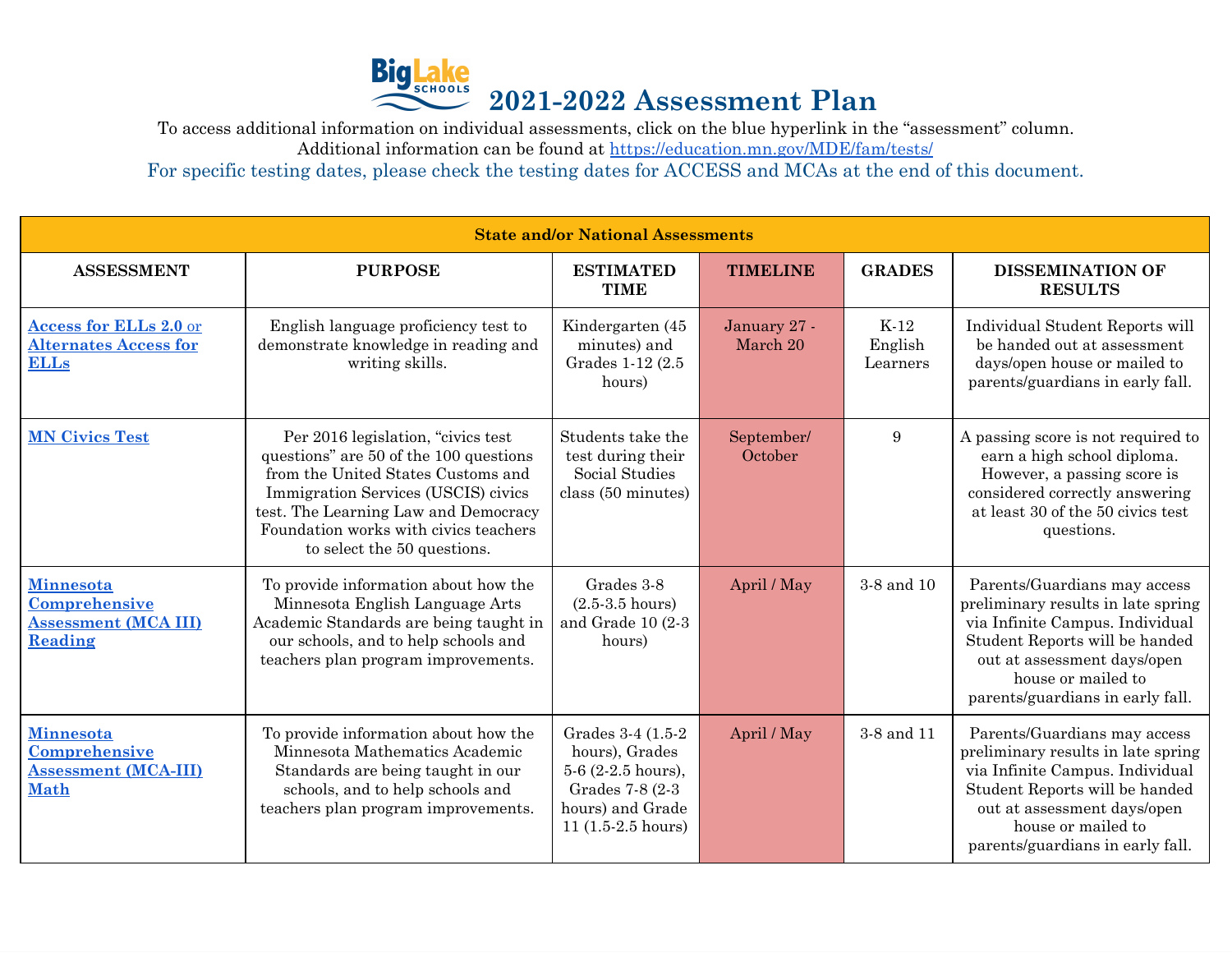| <b>Minnesota</b><br>Comprehensive<br><b>Assessment (MCA-II)</b><br><b>Science</b> | To provide information about how the<br>Minnesota Science Academic Standards<br>are being taught in our schools and to<br>help schools and teachers plan program<br>improvements                                            | Grades 5 and 8<br>$(1.75$ hours) and<br>Grade 10 (2)<br>hours)                                       | April / May                                                    | 5, 8 and 10                                                                 | Parents/Guardians may access<br>preliminary results in late spring<br>via Infinite Campus. Individual<br>Student Reports will be handed<br>out at assessment days/open<br>house or mailed to<br>parents/guardians in early fall. |
|-----------------------------------------------------------------------------------|-----------------------------------------------------------------------------------------------------------------------------------------------------------------------------------------------------------------------------|------------------------------------------------------------------------------------------------------|----------------------------------------------------------------|-----------------------------------------------------------------------------|----------------------------------------------------------------------------------------------------------------------------------------------------------------------------------------------------------------------------------|
| <b>Minnesota Test of</b><br><b>Academic Skills (MTAS)</b>                         | The MTAS is a performance-based<br>assessment in reading, mathematics,<br>and science for students with the most<br>significant cognitive disabilities and is<br>available in every grade in which the<br>MCA is available. | Reading<br>$(45-90 \text{ minutes}),$<br>Math (30-60)<br>minutes), and<br>Science (30-60<br>minutes) | March - May                                                    | Qualifying<br>3-12 Special<br>Education<br>Students                         | Individual Student Reports will<br>be handed out at assessment<br>days/open house or mailed to<br>parents/guardians in early fall.                                                                                               |
| <b>NAEP</b>                                                                       | The National Assessment of<br>Educational Progress results are used<br>to identify strategies to improve<br>education.                                                                                                      | 120 minutes for a<br>subject area.<br>Each student is<br>assessed in only<br>one subject area.       | <b>TBD</b>                                                     | Selected<br>schools and<br>selected<br>students in<br>grades $4,8 \&$<br>12 | Results provide state and<br>national trend data on student<br>achievement.                                                                                                                                                      |
| <b>District Assessments</b>                                                       |                                                                                                                                                                                                                             |                                                                                                      |                                                                |                                                                             |                                                                                                                                                                                                                                  |
| CogAT                                                                             | Screens identified students in grades 2<br>for potential participation in gifted and<br>talented programming.                                                                                                               | Approximately 90<br>minutes                                                                          | Spring                                                         | $\sqrt{2}$                                                                  | Parents/Guardians notified via<br>email and/or letter.                                                                                                                                                                           |
| <b>Dynamic Indicators of</b><br><b>Basic Early Literacy</b><br>(DIBELS)           | Short fluency measures used to<br>regularly monitor the development of<br>early literacy and early reading skills.                                                                                                          | 10 minutes per<br>test                                                                               | Fall, Winter and<br>Spring                                     | $3-5$                                                                       | Parents/Guardians notified at<br>conferences.                                                                                                                                                                                    |
| <b>FastBridge</b>                                                                 | Provides brief, evidence based<br>curricular measures in reading, math<br>and social/emotional health. Teachers<br>can use the results to inform and<br>support instruction.                                                | 15-45 minutes                                                                                        | Fall, Winter, and<br>Spring<br>(See testing)<br>windows below) | $K-11$                                                                      | Parents/Guardians notified at<br>conferences.                                                                                                                                                                                    |
| <b>Fountas and Pinnell</b><br>(F&P) Benchmark                                     | To measure fluency, comprehension<br>guided reading level and error analysis.                                                                                                                                               | 10-15 minutes                                                                                        | Winter and<br>Spring $(K)$ ; Fall,                             | $3-5$                                                                       | Parents/Guardians notified at<br>conferences.                                                                                                                                                                                    |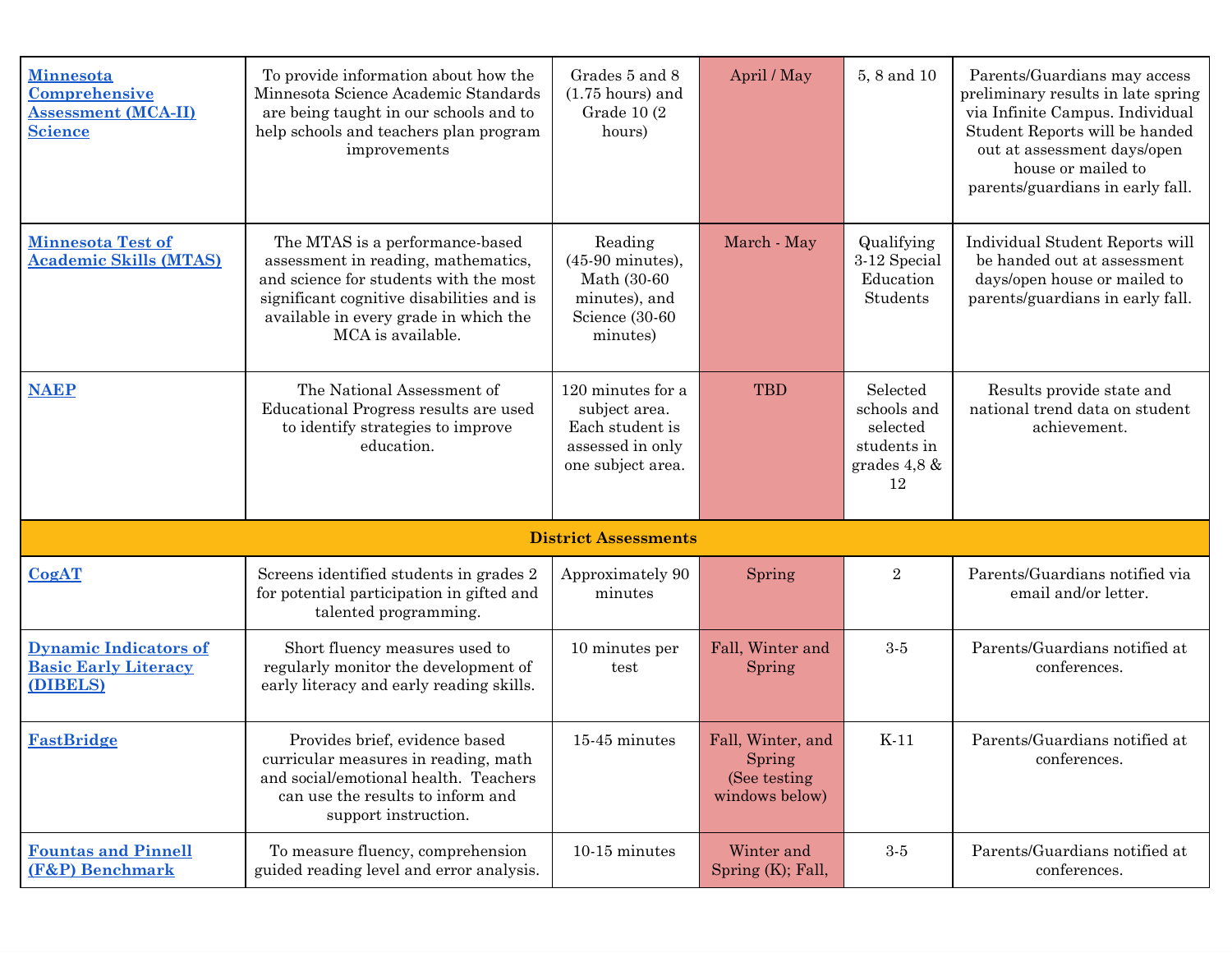| <b>Assessment System</b>                                                      | Determines student instructional and<br>independent reading levels.                                                                                                                  |             | Winter Spring<br>$(grades 1,2)$ ; Fall<br>and Spring<br>$\left( \text{grades } 3.5 \right)$ |           |                                                                                                                                          |
|-------------------------------------------------------------------------------|--------------------------------------------------------------------------------------------------------------------------------------------------------------------------------------|-------------|---------------------------------------------------------------------------------------------|-----------|------------------------------------------------------------------------------------------------------------------------------------------|
|                                                                               | <b>College &amp; Career Assessments</b>                                                                                                                                              |             |                                                                                             |           |                                                                                                                                          |
| <b>ACT Plus Writing (college)</b><br>entrance exam)                           | BLHS provides students an optional<br>opportunity to participate in this college<br>entrance exam on a school day.<br>Generally students take this exam<br>during their junior year. | 3.5 hours   | March                                                                                       | $11 - 12$ | Students will receive results in<br>their MyACT online account.                                                                          |
| <b>Accuplacer</b>                                                             | To provide information on student<br>readiness and aptitude related to<br>reading, writing, and math related to<br>post-secondary readiness and<br>proficiency.                      | 2 hours     | <b>TBD</b><br>(Due to SCSU's<br>inability to travel.)                                       | $10-12$   | Students will have access to<br>their test results 7 to 10 days<br>after testing.                                                        |
| <b>Advanced Placement</b><br>(AP) Exams                                       | To determine eligibility for college<br>credit for students enrolled in AP<br>courses.                                                                                               | 3-3.5 hours | May                                                                                         | $10 - 12$ | Students are notified of results<br>in the late summer via their AP<br>online accounts.                                                  |
| <b>Armed Services</b><br><b>Vocational Aptitude</b><br><b>Battery (ASVAB)</b> | To provide information on student<br>aptitude and interests and to predict<br>academic and occupational success in<br>the military.                                                  | $2-3$ hours | October & March                                                                             | $10-12$   | Results are reviewed with the<br>exam proctor at school and each<br>student has access to their score<br>via their ASVAB online account. |
| <b>PSAT (Preliminary SAT)</b>                                                 | BLHS provides students the<br>opportunity to participate in the PSAT<br>exam. In part, the exam serves as an<br>identifier for the National Merit<br>Scholarship program.            | 3 hours     | October                                                                                     | $10 - 11$ | PSAT sends the results directly<br>to students who take the exam.                                                                        |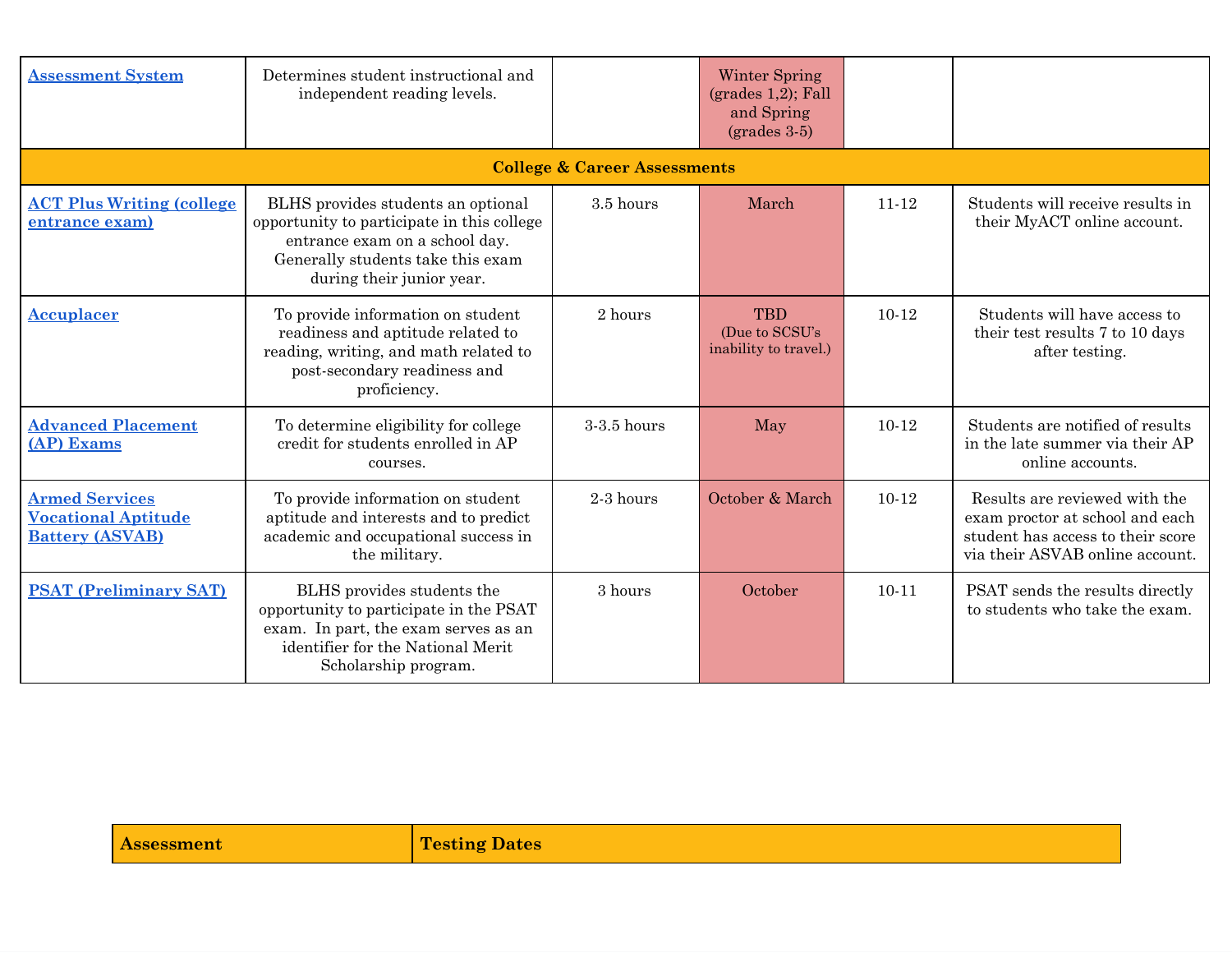| ACCESS: K-2                                                          | February 22-23 for Grades 1-2 Listening and Reading<br>February 24-25 for Grades 1-2 Speaking and Writing<br>March 1-2 for Kindergarten<br>March 1-5 ACCESS Make-up Testing for Grades 1 and 2                                     |
|----------------------------------------------------------------------|------------------------------------------------------------------------------------------------------------------------------------------------------------------------------------------------------------------------------------|
| <b>ACCESS: Grades 2-5</b>                                            | Dates TBD                                                                                                                                                                                                                          |
| ACCESS: Grades 6-12                                                  | Dates TBD                                                                                                                                                                                                                          |
| <b>ACT: BLHS</b>                                                     | March 8, 2022                                                                                                                                                                                                                      |
|                                                                      | Note: this is the test date that the ACT is offered on site at BLHS. Students can go to<br>the ACT website to sign up for other national test dates. Students may see their<br>counselor if they have questions regarding the ACT. |
| Accuplacer: BLHS                                                     | Date TBD                                                                                                                                                                                                                           |
| Advanced Placement (AP): BLHS                                        | Dates vary in May based on the exam(s) the student is registered for.                                                                                                                                                              |
| <b>ASVAB: BLHS</b>                                                   | October 13, 2021<br>March 8, 2022<br>Note: these are the test dates that the ASVAB is offered on site at BLHS. Students<br>may see their recruiter if they wish to test on a different date.                                       |
| FastBridge: Kindergarten-Grade 5<br>Reading<br>Math<br><b>SAEBRS</b> | Fall-September 7-October 5<br>Winter-January 3-January 31<br>Spring-May 2-May 27                                                                                                                                                   |
| FastBridge: Grades 6-8<br>Reading<br>Math                            | Math week of September 21-25 and January 4-8<br>Reading week of September 28-October 2 and January 11-15                                                                                                                           |